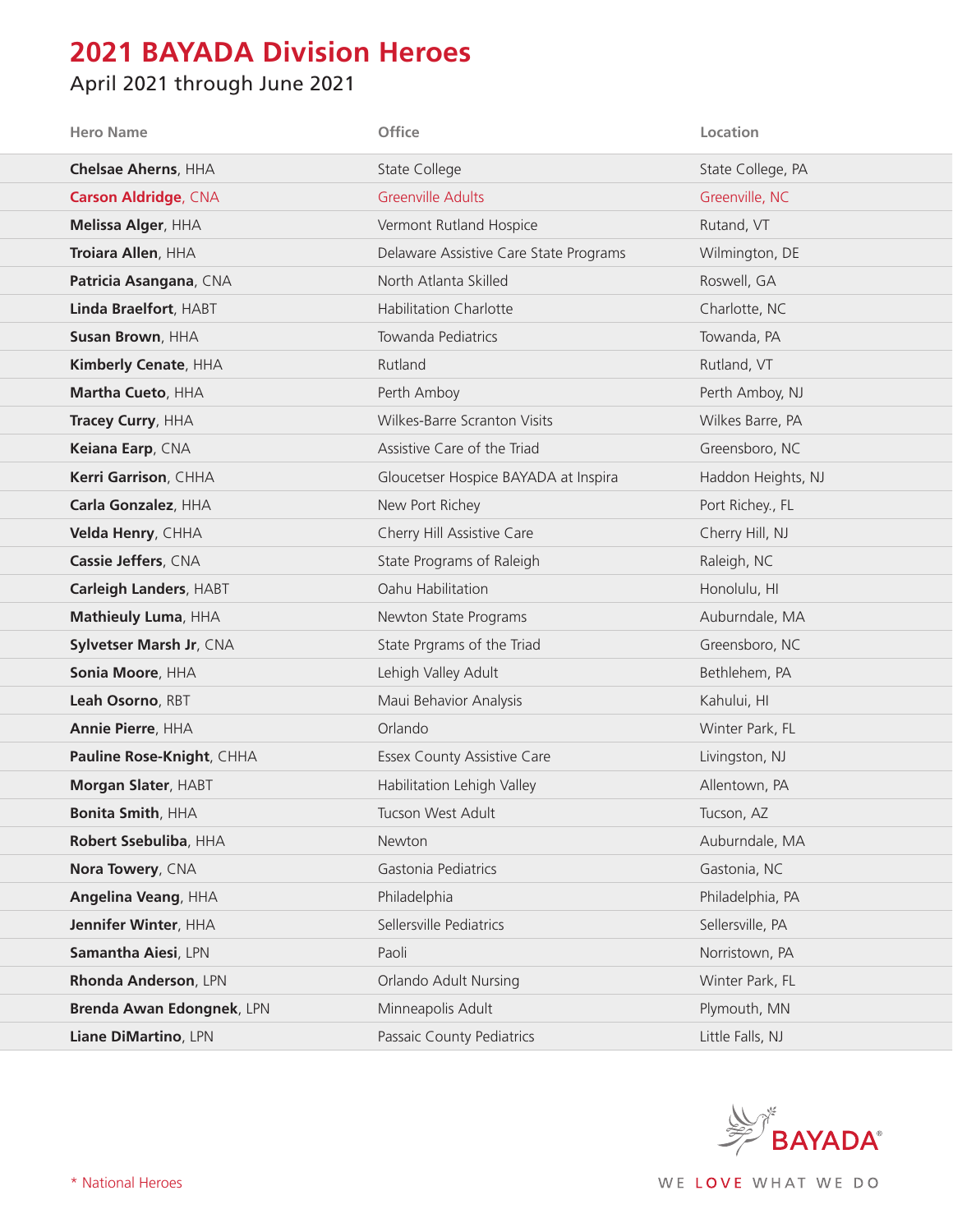| <b>Hero Name</b>               | Office                               | Location                |
|--------------------------------|--------------------------------------|-------------------------|
| Theresa Derose, LPN            | <b>Atlantic City</b>                 | Egg Harbor Township, NJ |
| Ekoue Follikoue, LPN           | New York City                        | New York, NY            |
| Lea Harris, LPN                | New Hampshire Skilled                | Manchester, NH          |
| <b>Slantaye Holder, LPN</b>    | <b>Hickory Pediatrics</b>            | Hickory, NC             |
| Ralph Jolo, LPN                | Philadelphia Skilled                 | Philadelphia, PA        |
| Denise Malek-Potash, LPN       | Adrian Mohrey                        | Lehighton, PA           |
| <b>Geraldine Morris, LPN</b>   | Dallas Skilled                       | Plano, TX               |
| <b>Shemika Nettles, LPN</b>    | Mt Laurel Pediatrics                 | Mount Laurel, NJ        |
| Anita Oliver, LPN              | Sun City Senior Living               | Sun City Center, FL     |
| Silvia Paesano, LPN            | Pittsburgh Adult Nursing             | North Versailles, PA    |
| Maria Snider, LPN              | Asheboro                             | Asheboro, NC            |
| Doris Testerman, LPN           | Pediatrics of Winston Salem          | Winston Salem, NC       |
| Holly Webb, LPN                | Delaware Pediatrics South            | Milford, DE             |
| Kyra Yezefski, LPN             | Luzerne County Pediatrics            | Wilkes Barre, PA        |
| Marie Amari, RN                | Denver Visits                        | Denver, CO              |
| Deji Awopeju-Williams, RN      | Rhode Island Skilled                 | Warwick, RI             |
| Ida Biddle-Mayer, RN           | Pediatric Cherry Hill                | Cherry Hill, NJ         |
| <b>Shannon Bradley, RN</b>     | North Tucson Visits                  | Tucson, AZ              |
| Cheryl Cochran, RN             | Hyannis Visits                       | Hyannis, MA             |
| Eileen Curran, RN              | Delaware Pediatrics South            | Milford, DE             |
| <b>Melissa Diehl, RN</b>       | Fort Wayne Skilled Nursing           | Fort Wayne, IN          |
| Lorie Fleming, RN              | James County Senior Living           | Yorktown, VA            |
| Gloria Guiseppi, RN            | <b>Charlotte Adult Nursing</b>       | Charlotte, NC           |
| <b>Cheryl Haines, RN</b>       | Pennsylvania Wilkes-Barre Hospice    | Wilkes Barre, PA        |
| Heidi Hantho, RN               | Gloucester Hospice BAYADA at Inspira | Haddon Heights, NJ      |
| Dayanara Hernandez Vazquez, RN | Tampa                                | Tampa, FL               |
| Karen Hite, RN                 | Laurel Highlands High Tech           | Blairsville             |
| Esther Hsu, RN                 | Tucson Skilled                       | Tucson, AZ              |
| Michele Knight, RN             | Monmouth County Skilled              | Tinton Falls, NJ        |
| Barbara Kotkiewicz, RN         | <b>Bucks County</b>                  | Jamison, PA             |
| <b>Amber Mallory, RN</b>       | <b>Harford County Visits</b>         | Forrest Hill, MD        |
| Patrice McGorrey, RN           | <b>Willow Grove Pediatrics</b>       | Willow Grove, PA        |
| <b>Donna Moretz, RN</b>        | <b>Hickory Pediatrics</b>            | Hickory, NC             |
| Faith Newman, RN               | Queens County Skilled                | Long Island City, NY    |
| Ochuko Obukowho, RN            | Somerset Pediatrics                  | Somerset, NJ            |